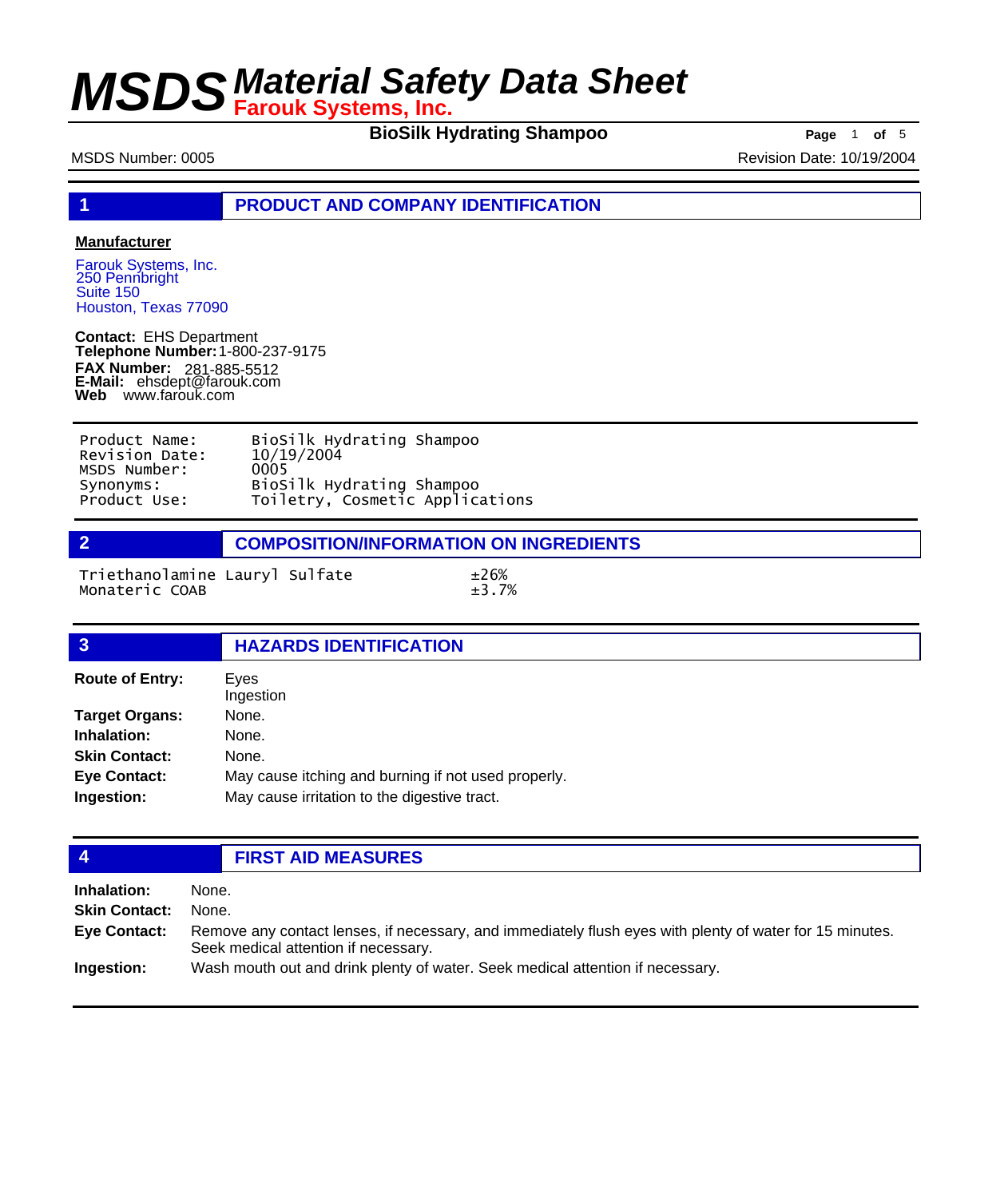**BioSilk Hydrating Shampoo Page** 2 of 5

MSDS Number: 0005 Revision Date: 10/19/2004

**5 FIRE FIGHTING MEASURES**

FLASHPOINT AND METHOD:

 Not applicable FLAMMABLE LIQUIDS:

None

AUTO IGNITION TEMP: None

FLAMMABLE CLASS: None.

BURNING RATE OF SOLID:

Not available

GENERAL HAZARDS: Evacuate personnel downwind of fire to avoid inhalation of fumes and smoke.

EXTINGUISHING METHODS: Chemical type foam, CO2(Carbon Dioxide), Dry Chemical, Water Fog

HAZARDOUS COMBUSTION PRODUCTS: None.

FIRE FIGHTING PROCEDURES: This product is not flammable.However, hazardous decomposition and combustion products may be formed in a fire situation. Cool exposed containers with water spray to prevent overheating.

FIRE FIGHTING EQUIPMENT: Respiratory and eye protection are required for fire fighting personnel. Full protective equipment (Bunker Gear) and self contained breathing apparatus (SCBA) should be used for all indoor fires and significant outdoor fires. For small outdoor fires, which may be easily extinguished with a portable fire extinguisher, use of a SCBA may not be needed.

## **6 ACCIDENTAL RELEASE MEASURES**

SMALL SPILL: When a spill occurs, use absorbent material on the substance. Dispose of the material according to all local, state and federal regulations. Always use an absorbent material when cleaning up a spill.

ENVIRONMENTAL PRECAUTIONS: Avoid run-off or release into sewers, stormdrains and waterways.

GENERAL PRECAUTIONS: Remove containers away from flammable materials.

## *HANDLING AND STORAGE*

Use appropriate personal protective equipment as specified in Section 8. Handle in a manner consistent with good household/personal techniques and practices. **Handling Precautions:** Keep containers/bottles securely sealed when not in use. Store in cool/dry conditions that do **Storage Requirements:**

not exceed room temperature. Try to store product in temperatures between 40°F to 90° F.

## **8 EXPOSURE CONTROLS/PERSONAL PROTECTION**

These recommendations provide general guideance for handling this product safely. Because specific use conditions may vary, safety procedures should be developed for each specific application of this product. When developing procedures, always consider potential waste, disposal and personal safety issues. **Engineering Controls:** EYES AND FACE: For reasonable foreseeable uses of this product, eye and face protection is not required. SKIN: For reasonable foreseeable uses of this product, skin protection is not required. RESPIRATORY: For reasonable foreseeable uses of this product, respiratory protection is not required. **Protective Equipment:** EXPOSURE GUIDELINES: Overexposure is unlikely. Since all parameters cannot be foreseen, the

use of engineering controls to reduce exposure may be necessary.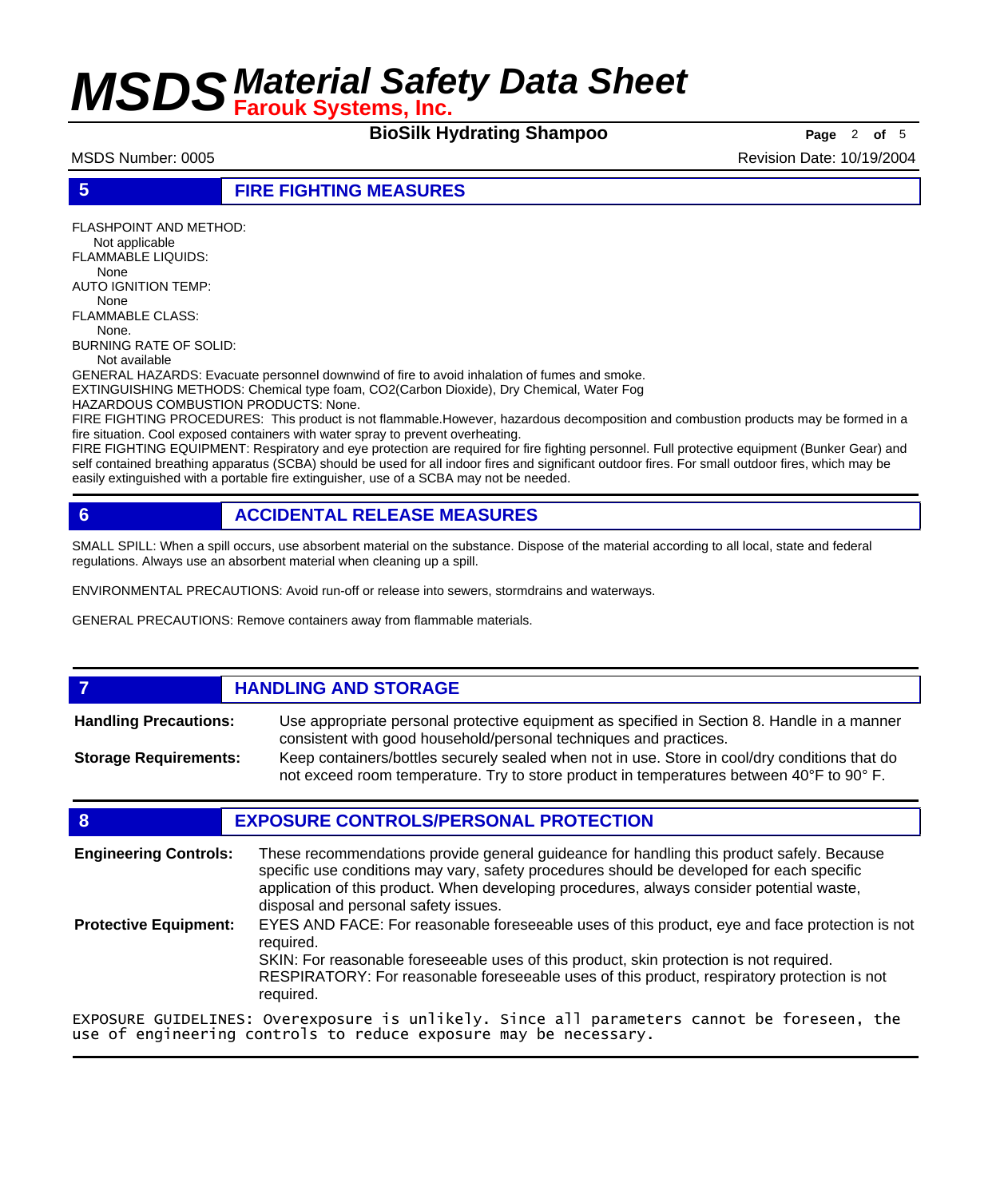**BioSilk Hydrating Shampoo Page** <sup>3</sup> **of** <sup>5</sup>

MSDS Number: 0005 **Revision Date: 10/19/2004** Revision Date: 10/19/2004

### **9 PHYSICAL AND CHEMICAL PROPERTIES**

| Appearance:            | Pearlescent, viscous liquid |
|------------------------|-----------------------------|
| <b>Physical State:</b> | Liquid                      |
| Odor:                  | Pleasant fragrance          |
| pH:                    | 5.5                         |
| <b>Vapor Pressure:</b> | N/A                         |
| <b>Vapor Density:</b>  | N/A                         |

**Boiling Point:** 212° F **Freezing/Melting Pt.:** N/A **Solubility:** Soluble in water. **Spec Grav./Density:** 1.04

| 10                                            | <b>STABILITY AND REACTIVITY</b> |                                           |
|-----------------------------------------------|---------------------------------|-------------------------------------------|
| Stability:                                    |                                 | YES                                       |
| <b>Conditions to avoid:</b>                   |                                 | Extreme temperatures.                     |
| Materials to avoid (incompatability):         |                                 | Keep away from strong oxidizing material. |
| Hazardous Decomposition products: None known. |                                 |                                           |
| <b>Hazardous Polymerization:</b>              |                                 | Will Not Occur.                           |

### **11 TOXICOLOGICAL INFORMATION**

ACUTE: DERMAL LD50: Not available. ORAL LD50: Not available. INHALATION LC50: Not available. EYE EFFECTS: This product may cause irritation to eyes if not used under normal conditions. TARGET ORGANS: NONE. SENSITIZATIONS: Not available. CARCINOGENICITY: IARC: Listed by IARC - No. NTP: Listed by NTP - No. OSHA: Listed by OSHA - No.

MUTAGENICITY: Not available. REPRODUCTIVE EFFECTS: None. TERATOGENIC EFFECTS: Not available.

## **12 ECOLOGICAL INFORMATION**

ENVIRONMENTAL DATA: Not available. ECOTOXICOLOGICAL INFO: Not available. DISTRIBUTION: Not available. CHEMICAL FATE INFO: Not available.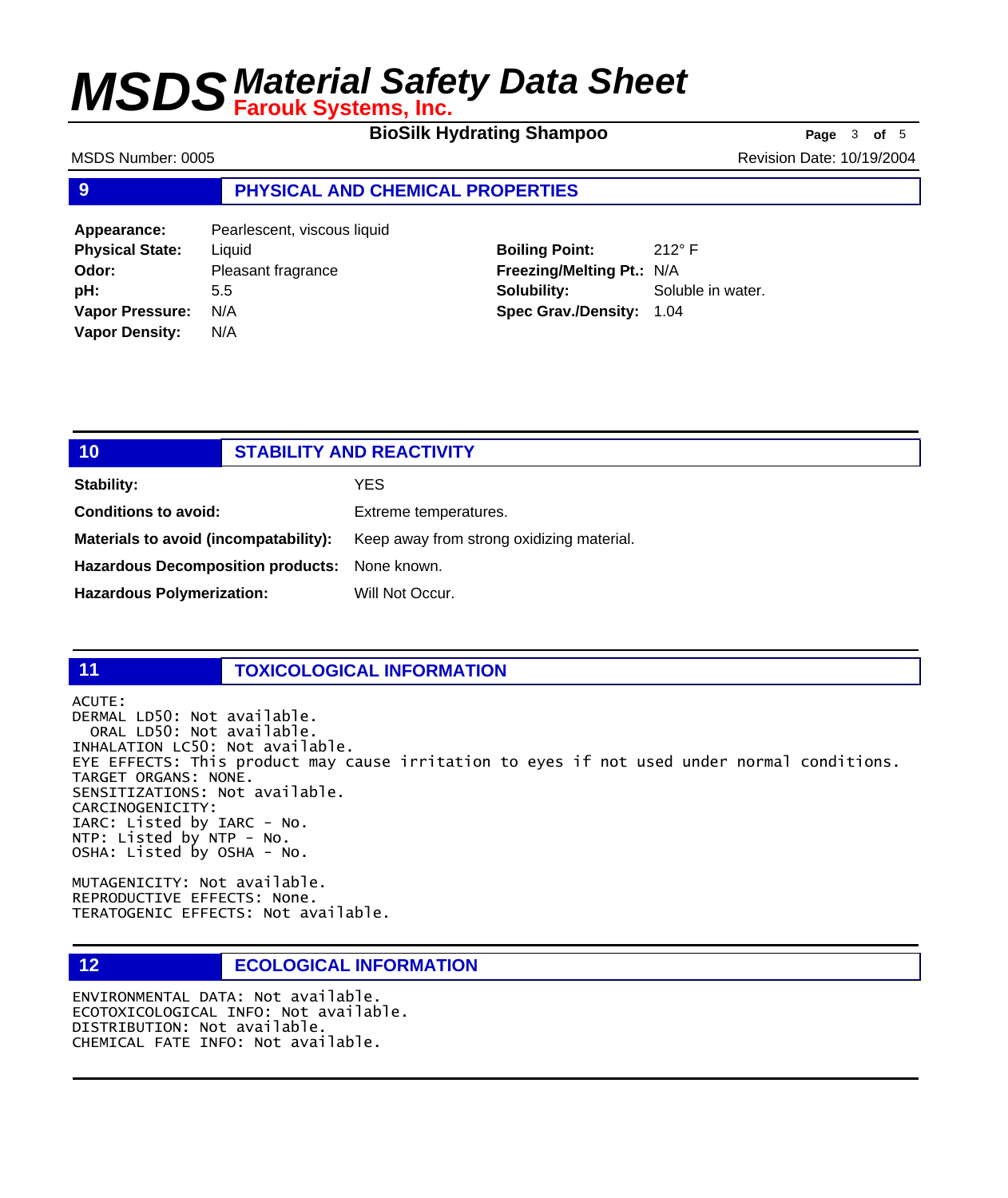**BioSilk Hydrating Shampoo Page** 4 of 5

MSDS Number: 0005 Revision Date: 10/19/2004

### **13 DISPOSAL CONSIDERATIONS**

US EPA Waste Number and Descriptions:

DISPOSAL METHOD: Controlled release of diluted product into a biological wastewater treatment plant. COMPONENT WASTE NUMBER: No EPA Waste Numbers are applicable for this product's components. DISPOSAL INSTRUCTIONS: Dispose of waste material according to local, state and federal rules and regulations.

**14 TRANSPORT INFORMATION**

This product is not regulated as a hazardous material by the United States (DOT) or Canadian (TDG) transportation regulations.

DOT CLASSIFICATION: Shipping Name: BioSilk Hydrating Shampoo Class: None. Non-regulated, non-hazardous

IMDG CLASSIFICATION: Shipping Name: BioSilk Hydrating Shampoo Class: None. Non-regulated, non-hazardous

IATA CLASSIFICATION: Shipping Name: BioSilk Hydrating Shampoo Class: None. Non-regulated, non-hazardous

1-800-424-9300 1-703-527-3887 CHEMTREC

Outside the United States

### **15 REGULATORY INFORMATION**

UNITED STATES: SARA TITLE III (Superfund Amendments and Reauthorization Act) 311/312 HAZARD CATEGORIES Fire: No. Pressure Generating: No. Reactivity: No. Acute: No. 313 REPORTABLE INGREDIENTS: Not applicable. TITLE III NOTES: None. CERCLA(Comprehensive Response, Compensation, and Liability Act) CERCLA RQ: None. TSCA(Toxic Substance Release Act) TSCA REGULATORY: All ingredients are listed in the TSCA Inventory. CANADA: WHMIS(WORKER HAZARDOUS MATERIAL INFORMATION SYSTEM) This product is WHMIS controlled. CANADIAN INGREDIENT DISCLOSURE LIST: None. CANADIAN ENVIRONMENTAL PROTECTION ACT: All intentional ingredients are listed on the DSL(Domestic Substance List). EUROPEAN COMMUNITY: EU REGULATORY: All intentional ingredients are listed on the European's EINECS Inventory. STATE REGULATIONS: Not available. LOCAL REGULATIONS: Not available.